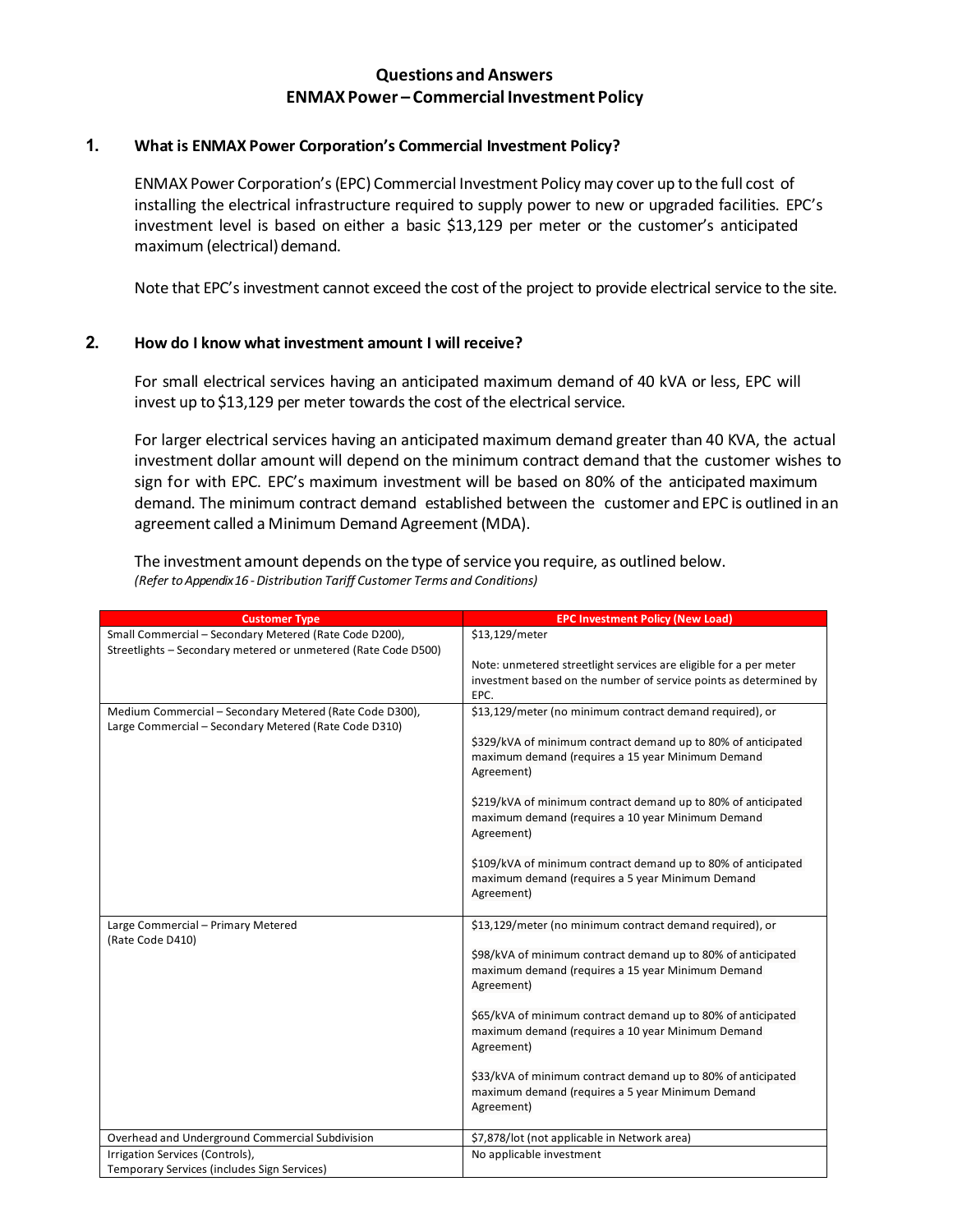# **3. What is the benefit of signing an MDA?**

The following example illustrates the benefits of signing an MDA.

Assume a medium sized secondary metered commercial service has an anticipated maximum demand of 500 kVA. If the customer signs an MDA for 400 kVA\*\* for a 15 year term, the maximum EPC investment would be of \$131,600 towards the cost of their service.

EPC maximum investment = 500kVA x 80% x \$329/kVA = \$131,600

Should the customer not sign an MDA, the maximum investment would be \$13,129.

The benefit ofsigning anMDA in this case is an**extra\$118,471** of EPC investment dollars toward the project.

\*\* 400 kVA being the maximum allowable equating to 80% of the 500 kVA anticipated maximum demand

# **4. What is meant by "demand"?**

Electrical demand refers to the amount of electrical energy that is being consumed over a period of time. It is expressed in either kilowatts (kW) or kilovolt amperes (kVA). Knowledge of the customer's electrical demand enables EPC to efficiently design infrastructure capable of meeting the customer'srequirements. Ifthe customer'sfacility requires a large supply of electricity, even for a short period of time, the electrical system must be designed to accommodate that requirement.

## **5. How do I know what my anticipated maximum demand is?**

Your anticipated maximum demand will depend on your electrical requirements. You can request this information from your electrician or electrical design consultant. EPC will use this information asthe basisfor the MDA.

# **6. What if my demand exceeds the amount for which I signed in the MDA?**

The demand used for monthly billing purposes is the greater of

- the metered demand (i.e. current month actual demand),
- the ratcheted demand (which is 90% of the highest demand in the last 365 days), or,
- the contracted demand (when an MDA is in place).

The contracted demand in a properly executed MDA should always be less then either the monthly metered demand or the ratcheted demand for a site. As such the MDA should not impact the customer's monthly billing for a site. Significant changes to business operations that may drive a reduction in electrical usagemay influence the affect of the MDA on monthly billing. MDA buy-down options are available to mitigate such changes in business operations.